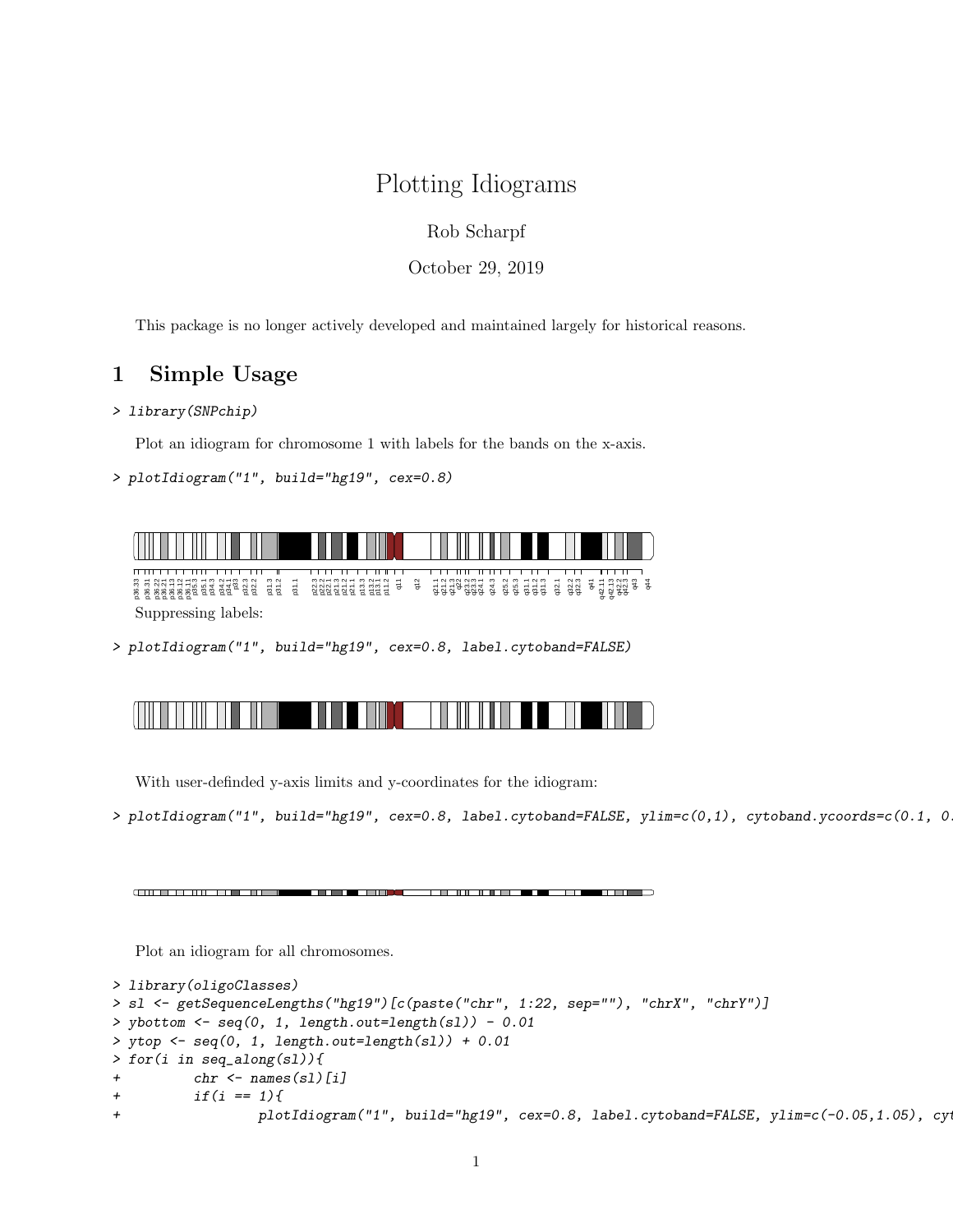```
+ xlim=c(0, max(s1)))+ }
+ if(i > 1){
+ plotIdiogram(names(sl)[i], build="hg19", cex=0.8, label.cytoband=FALSE, cytoband.ycoords=c(x)
+ }
+ }
> axis(1, at=pretty(c(0, max(sl)), n=10), labels=pretty(c(0, max(sl)), n=10)/1e6, cex.axis=0.8)
> mtext("position (Mb)", 1, line=2)
> par(las=1)
> axis(2, at=ybottom+0.01, names(sl), cex.axis=0.6)
```


## 2 Session Information

The version number of R and packages loaded for generating the vignette were:

- R version 3.6.1 (2019-07-05), x86\_64-pc-linux-gnu
- Locale: LC\_CTYPE=en\_US.UTF-8, LC\_NUMERIC=C, LC\_TIME=en\_US.UTF-8, LC\_COLLATE=C, LC\_MONETARY=en\_US.UTF-8, LC\_MESSAGES=en\_US.UTF-8, LC\_PAPER=en\_US.UTF-8, LC\_NAME=C, LC\_ADDRESS=C, LC\_TELEPHONE=C, LC\_MEASUREMENT=en\_US.UTF-8, LC\_IDENTIFICATION=C
- Running under: Ubuntu 18.04.3 LTS
- Matrix products: default
- BLAS: /home/biocbuild/bbs-3.10-bioc/R/lib/libRblas.so
- LAPACK: /home/biocbuild/bbs-3.10-bioc/R/lib/libRlapack.so
- Base packages: base, datasets, grDevices, graphics, methods, stats, utils
- Other packages: SNPchip 2.32.0, oligoClasses 1.48.0
- Loaded via a namespace (and not attached): Biobase 2.46.0, BiocGenerics 0.32.0, BiocManager 1.30.9, BiocParallel 1.20.0, Biostrings 2.54.0, DBI 1.0.0, DelayedArray 0.12.0, GenomeInfoDb 1.22.0, GenomeInfoDbData 1.2.2, GenomicRanges 1.38.0, IRanges 2.20.0, Matrix 1.2-17, RCurl 1.95-4.12, S4Vectors 0.24.0, SummarizedExperiment 1.16.0, XVector 0.26.0,